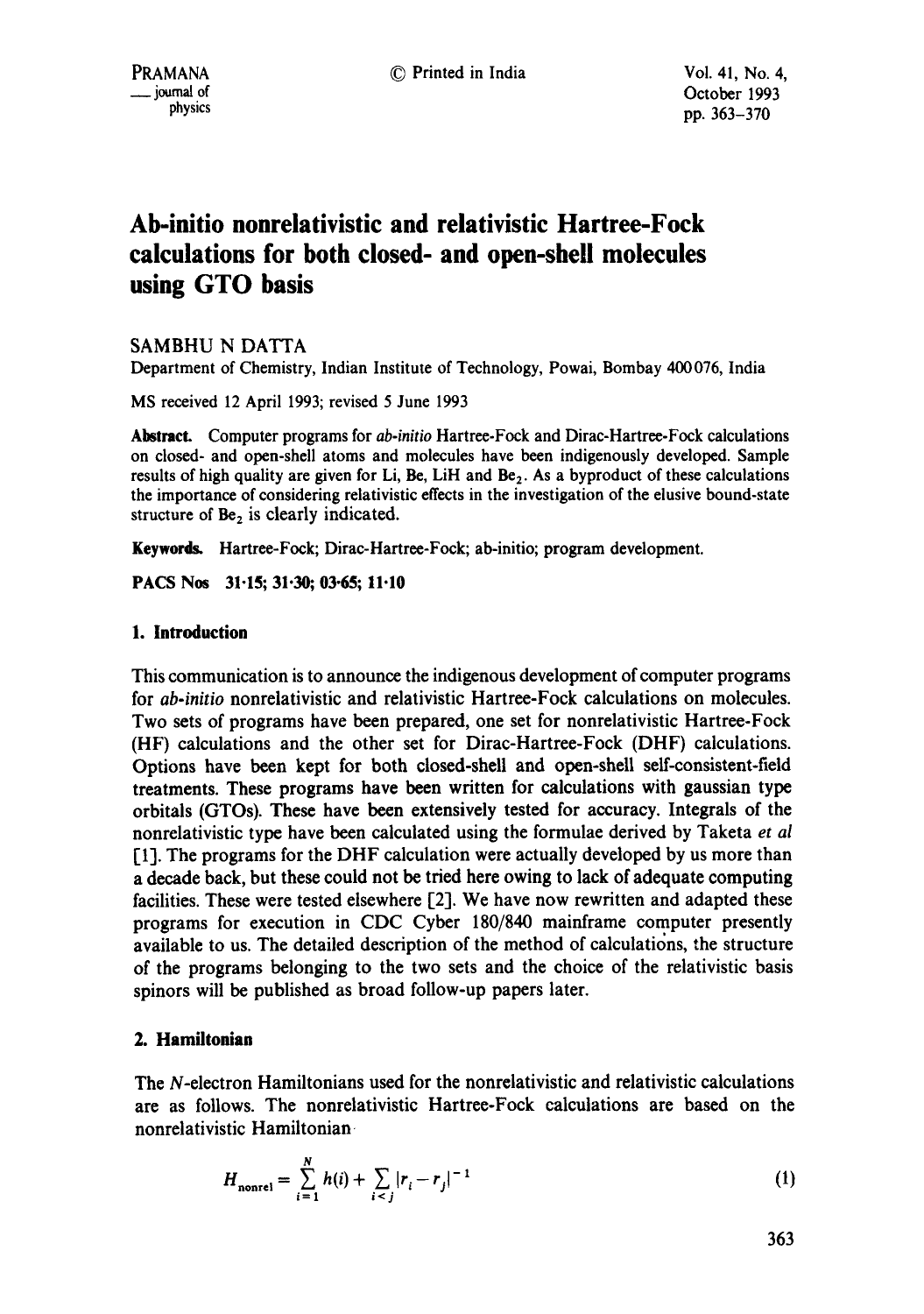where the one-electron Hamiltonian h is given by

$$
h(i) = -2^{-1}\nabla_i^2 - \sum_{n=1}^{\text{nuclei}} Z_n |r_i - R_n|^{-1}.
$$
 (2)

The relativistic (Dirac-Hartree-Fock) calculations are based on the Dirac-Coulomb Hamiltonian

$$
H_{\rm DC} = \sum_{i=1}^{N} h_{\rm D}(i) + \sum_{i < j} |r_i - r_j|^{-1} \tag{3}
$$

where the one-electron Dirac Hamiltonian is given by

$$
h_{\mathbf{D}}(i) = c\alpha_i \cdot p_i + c^2 \beta_i - 1 \sum_{n=1}^{\text{nuclei}} Z_n |r_i - R_n|^{-1}
$$
 (4)

Atomic units have been used throughout. In the above  $r_i$  indicates the position vector of the *i*th electron and  $R_n$ , the position vector of nucleus *n*.

The use of these Hamiltonian operators amounts to performing the Hartree-Fock calculations under two conventional approximations. These approximations are as follows. First, we ignore the effect of mass correction as discussed by Bethe and Salpeter [3]. Second, these calculations are done under the Born-Oppenheimer approximation. Therefore, the total energy will be calculated by adding  $V_{nn}$  to the computed total energy for electrons, where  $V_{nn}$  is the energy of nucleus-nucleus interaction,

$$
V_{nn} = \sum_{m \, \leq \, n}^{\text{nuclei}} Z_m Z_n |R_m - R_n|^{-1}.
$$
 (5)

The nonrelativistic Hartree-Fock equations and the Hartree-Fock-Roothaan equations for solving the self-consistent-field problem are common knowledge. The relativistic Hartree-Foek equations for a general molecule have been discussed by several authors including Malli and Oreg [4], Malli [5], Datta and Ewig [2] and Datta and Devaiah [6]. Due to paucity of space these equations are not described in this paper. Instead we give an account of the most important features of nonrelativistic and relativistic Hartree-Fock treatments in the following.

## **3. Special features**

The relativistic calculations are associated with several theoretical and technical difficulties. The theoretical difficulties are referred to as variational collapse  $[7, 8]$ and continuum dissolution [9]. Physicists have suggested the use of positive-energy projected Hamiltonians for the Dirac-Hartree-Fock calculations [9, 10]. Mittleman [11] has shown that the Hartree-Fock reduction of  $H_{\text{DC}}$  results in the same orbital energies as the Hartree-Fock reduction of the appropriately projected Hamiltonian. Nevertheless, by considering a "maximization followed by minimization" procedure, the DHF equations can be derived without the use of projection operators and without any scruple [6]. The step of maximization leads to a trial function belonging to the "positive-energy subspace" (that is, this function corresponds to the  $N$ -electron sector of Fock space). In a basis set expansion procedure one may not *explicitly* carry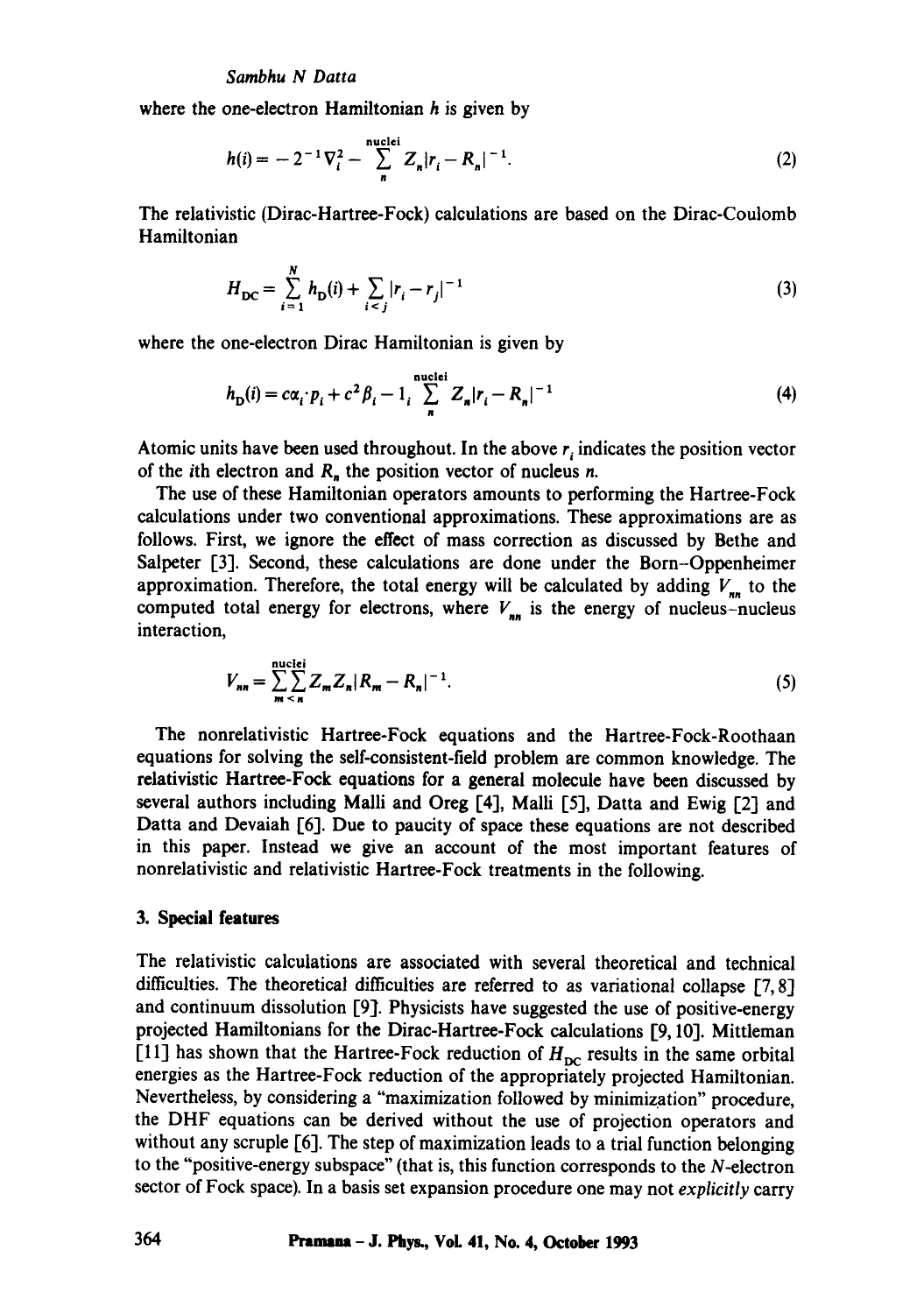#### *Nonrelativistic and relativistic HF calculations*

out the first step of maximization. In that case the possibility of variational collapse, or rather the possibility of getting a wrong estimate of the relativistic corrections, gives rise to a difficulty in the choice of a good basis set  $[7, 12]$ . This difficulty is a technical one. As stated earlier, the choice of relativistic basis sets will be described elsewhere. Another technical difficulty involves the excessive load on computation as the number of primitive functions required for a relativistic calculation should be four times the number of primitives needed for an equivalent nonrelativistic calculation.

The Breit operator embodies the most important effects of the interaction of the electron with a virtual (transverse) photon. The correction to total energy due to Breit interaction can be calculated with a minor modification of the present programs. The computations, however, will be expensive. This development will be reported elsewhere.

For the nonrelativistic treatment we have employed the usual LCAO-MO scheme. The LCAS-MS (linear combinations of atomic spinors as molecular spinors) scheme [2,4] has been adopted in the relativistic work with the generalization that the 'atomic' spinors need to be four-component basis spinors with atomic angular momentum symmetries retained in each nonvanishing component of every spinor to expedite the computation. Thus one may even choose basis spinors with vanishing upper components or vanishing lower components. For the calculations reported here, however, we have employed basis spinors which look like relativistic atomic orbitals.

The open-shell calculations, both nonrelativistic and relativistic, are under the constraints that only one open shell for a given symmetry is allowed and that in the direct product of the additional irreducible species of more than one open shells, a given irreducible species does not occur more than once [5]. The speed of light has been taken to be 137.036 a.u. We present here the results of a few sample calculations carried out within the context of the procedure and limitations discussed above.

#### **4. Results and discussion**

Table 1 gives a summary of the function of all the programs developed indigenously as part of our laboratory programme on HF and DHF calculations. A detailed description will be published in the near future.

The atomic calculations (open-shell and closed-shell) have all been carried out with extensive basis sets. The results are always near the Hartree-Fock and Dirae-Fock limits. Calculations on LiH and Be<sub>2</sub> molecules (both closed-shell) have been performed with the minimal basis sets. The molecular calculations have been performed with atomic orbitals (spinors) of near Hartree-Fock (near Dirac-Fock) quality as basis functions. Therefore, the results obtained are in reality standards for minimal basis calculations.

For the nonrelativistic treatment we have selected the near Hartree-Fock quality GTO basis sets for lithim and beryllium (Li  $2S$  18s and Be  $1S$  18s) where each basis function is expanded into a set of eighteen atom-centered gaussian functions [13]. For hydrogen the 10-gaussian expansion of O-Ohata *et al* [14] has been augmented by two more gaussians of exponents 10000.0 and 5000.0. The resulting 12-gaussian expansion gives a difference of  $1.2 \times 10^{-6}$  a.u. in the 1s orbital energy. Molecular calculations have been performed at the experimental bond length  $(R = 3.015 \text{ a.u.})$  for LiH and at two bond lengths,  $R = 4.2$  a.u. (2.22 Å) and  $R = 4.63$  a.u. (2.45 Å), for Be<sub>2</sub>.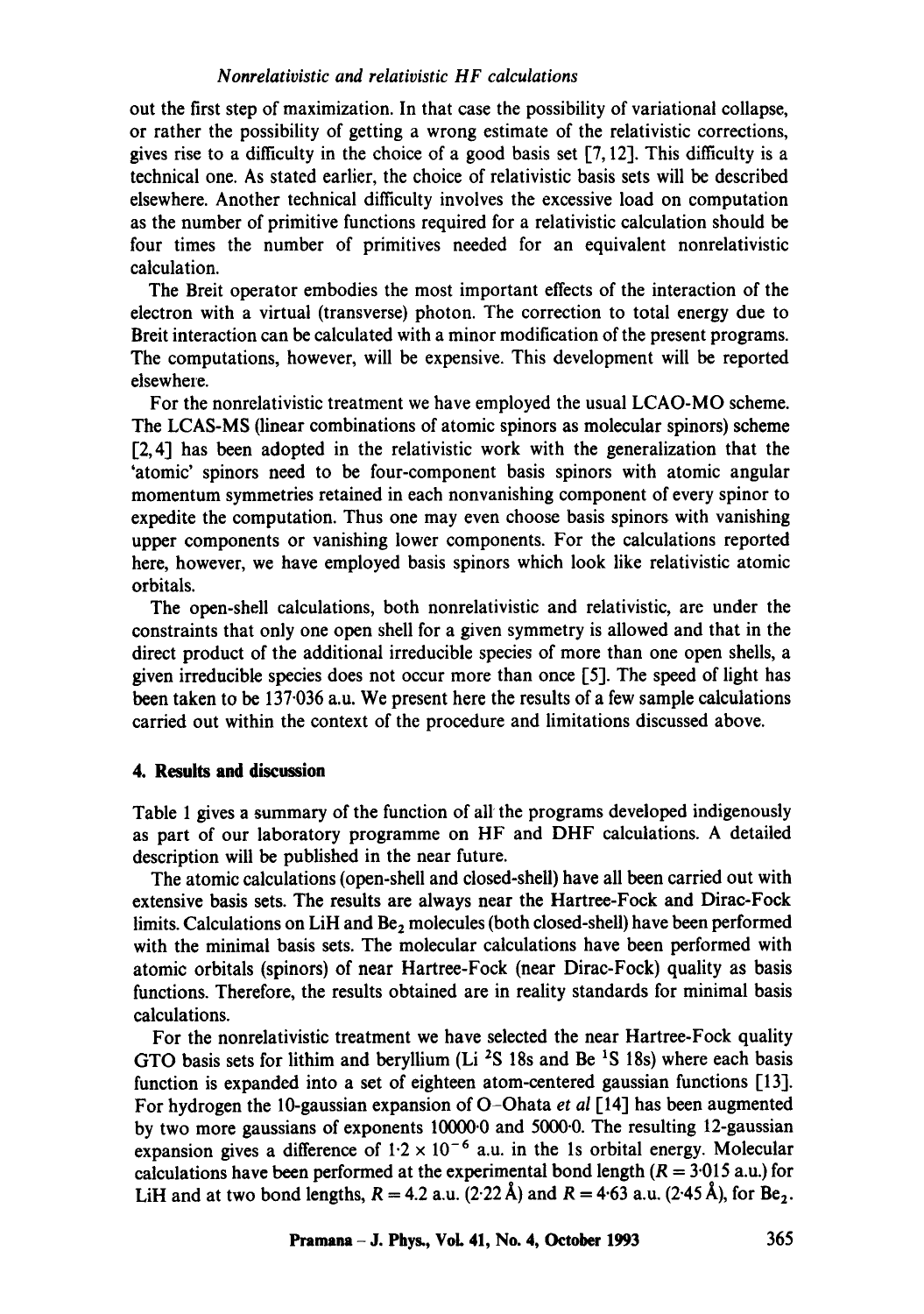#### *Sambhu N Datta*

Table 1. Functions of the programs developed. The figure in parenthesis under the name of each program indicates the number of statements.

| Program       | <b>Functions</b>                                                                                              |  |  |  |  |
|---------------|---------------------------------------------------------------------------------------------------------------|--|--|--|--|
|               | Nonrelativistic Hartree-Fock calculation (program set: LCAOMO)                                                |  |  |  |  |
| NREL1E        | Calculates nonrelativistic one-electron integrals:                                                            |  |  |  |  |
| (1712)        | overlap integrals                                                                                             |  |  |  |  |
|               | kinetic energy integrals                                                                                      |  |  |  |  |
|               | electron-nuclear potential energy integrals                                                                   |  |  |  |  |
|               | $r^n$ integrals for atoms $(n = -3, -2, -1, 1, 2, 3, 4, 6)$                                                   |  |  |  |  |
| NREL2E        | Calculates nonrelativistic two-electron repulsion integrals over gaussians                                    |  |  |  |  |
| (1172)        | and over hasis functions.                                                                                     |  |  |  |  |
| <b>SCFCOS</b> | Performs Hartree-Fock-Roothaan self-consistent-field calculation for both                                     |  |  |  |  |
| (1249)        | closed- shell and open-shell molecules. It also calculates $\langle r^n \rangle$ expectation                  |  |  |  |  |
|               | values for each atomic orbital.                                                                               |  |  |  |  |
|               | Relativistic Hartree-Fock calculation (program set: LCASMS)                                                   |  |  |  |  |
| REL1E         | Calculates relativistic one-electron integrals. Integrals over the nonrelativistic                            |  |  |  |  |
| (3392)        | basis functions are calculated first. These involve overlap integrals, integrals                              |  |  |  |  |
|               | of $\partial/\partial x$ etc., nuclear attraction integrals and for atoms, $r^n$ integrals. Integrals         |  |  |  |  |
|               | over the basis spinors are then calculated.                                                                   |  |  |  |  |
| REL2E         | Calculates two-electron repulsion integrals over nonrelativistic basis                                        |  |  |  |  |
| (1702)        | functions and then calculates two-electron repulsion integrals over basis                                     |  |  |  |  |
|               | spinors.                                                                                                      |  |  |  |  |
| <b>RELCOS</b> | Performs the self-consistent-field calculation for both closed-shell and                                      |  |  |  |  |
| (1736)        | open-shell molecules. It also calculates $\langle r^n \rangle$ expectation values for each<br>atomic orbital. |  |  |  |  |

The bond length 4-2 a.u. was chosen to compare our present result with the result calculated earlier  $[2]$ . The bond length 4.63 a.u. is the experimentally found equilibrium bond length of Be<sub>2</sub> in vapour phase [15].

The nonrelativistic total and orbital energies are given in table 2. The atomic results are only for the purpose of comparison. They agree very nicely with the near Hartree-Fock results calculated by Partridge [13]. In table 2 the molecular orbital energies are given to sixth decimal place and total energy to seventh decimal. A convergence factor of  $10^{-9}$  for total energy has been used in these calculations. The total and orbital energies calculated for  $Be<sub>2</sub>$  with internuclear separation 4.2 a.u. represent an improvement over the results of our earlier calculation [2] that employed a 10-gaussian expansion for each basis function. The improvement is caused by the 18-gaussian expansion used in the present work, and it occurs at the fourth place after the decimal point in every energy value.

The form of the relativistic  $s_{1/2}$  spinors is shown in table 3. The lower component functions have been generated by applying the operator  $(2c)^{-1} \sigma p$  on the upper component functions and then multiplying the results by a suitable factor (close to 1.0) so as to maintain the correct virial ratio (ratio of potential and kinetic energies).

Relativistic total and orbital energies are given in table 4. There is an excellent agreement between the computed total energies for atoms and the total energies calculated numerically by Desclaux [16]. The computed relativistic orbital energies, however, differ slightly (in the fifth significant digit) from the numerically calculated values. The reason for this difference is as follows. Since nonrelativistic basis functions have been used to form the two upper components, the charge density for each orbital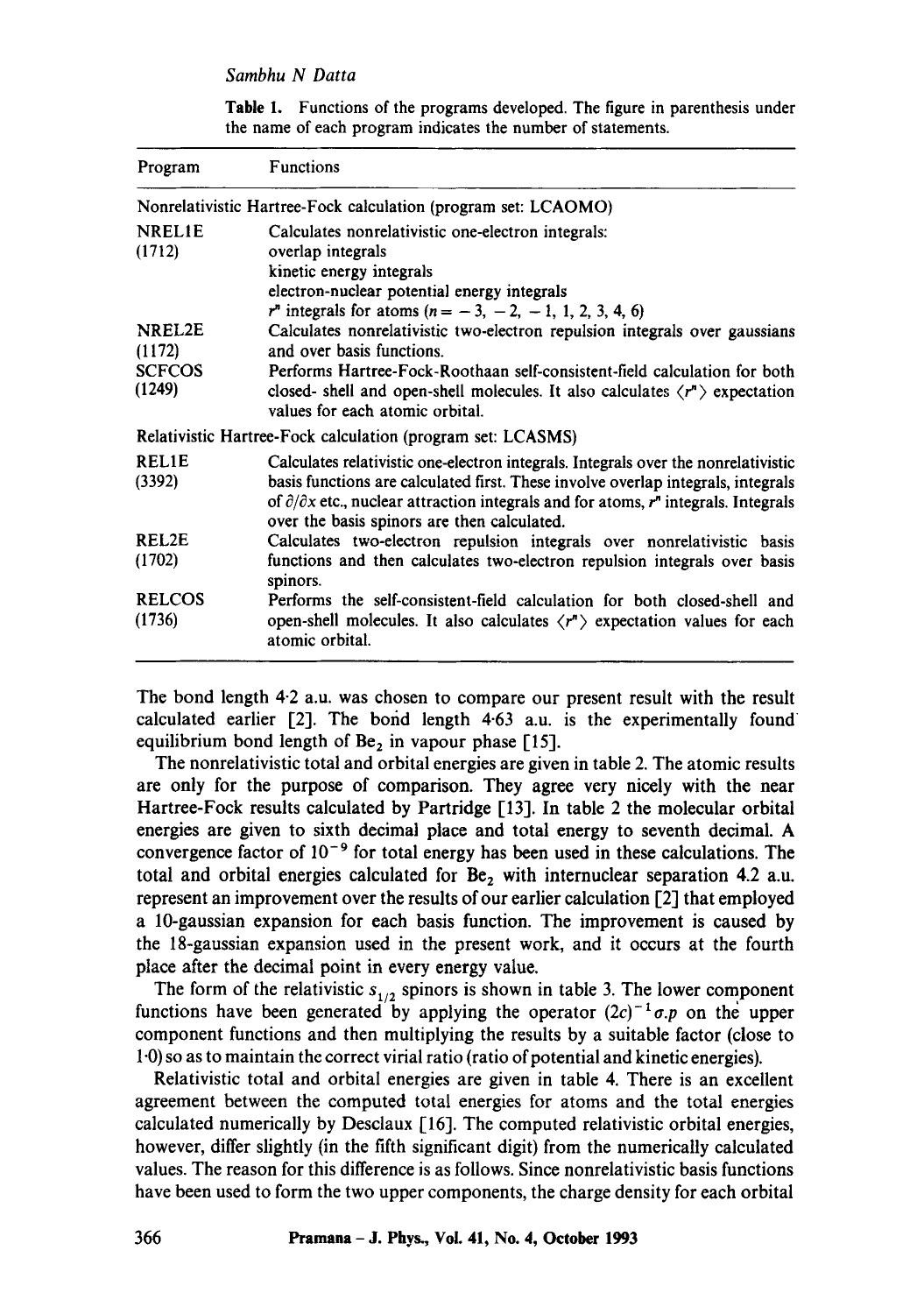| <b>Species</b>                       |                                                                 | Computed values<br>(this work)                                            | Literature value                                               | Reference             |
|--------------------------------------|-----------------------------------------------------------------|---------------------------------------------------------------------------|----------------------------------------------------------------|-----------------------|
| H                                    | E                                                               | $-0.4999988$                                                              | $-0.500000$                                                    |                       |
| Li                                   | E<br>1s<br>2s                                                   | $-7.4327266$<br>$-2.4777400$<br>$-0.1963226$                              | $-7.432727$<br>$-2.477741$<br>$-0.196323$                      | Partridge<br>$[13]$   |
| Be                                   | E<br>1s<br>2s                                                   | $-14.5730223$<br>$-4.7326690$<br>$-0.3092692$                             | $-14.573023$<br>$-4.732669$<br>$-0.309269$                     | Partridge<br>$[13]$   |
| LiH<br>$(R = 3.015$ a.u.)            | E<br>$1\sigma$<br>$2\sigma$                                     | $-7.9603942$<br>$-2.468815$<br>$-0.294808$                                | $-7.794720$                                                    | Sundholm<br>[17]      |
| Be <sub>2</sub><br>$(R = 4.2$ a.u.)  | E<br>$1 \sigma g$<br>$1\sigma u$<br>$2 \sigma q$<br>$2\sigma u$ | $-29.0750463$<br>$-4.750917$<br>$-4.750820$<br>$-0.405697$<br>$-0.251723$ | $-29.0743$<br>$-4.7510$<br>$-4.7509$<br>$-0.4060$<br>$-0.2516$ | Datta and Ewig<br>[2] |
| Be <sub>2</sub><br>$(R = 4.63$ a.u.) | E<br>$1 \sigma g$<br>$1\sigma u$<br>$2 \sigma g$<br>$2\sigma u$ | $-29.1003704$<br>$-4.739462$<br>$-4.739438$<br>$-0.387109$<br>$-0.258397$ |                                                                |                       |

Table 2. Computed nonrelativistic total and orbital energies in atomic units. Total energy is indicated by E and orbital energy is shown against the name of the orbital.

<sup>(a)</sup> Numerical Hartree-Fock-Slater calculation.

~b~Each STO expanded in a set of ten GTO's.

|  |                         | <b>Table 3.</b> Form of relativistic $s_{1/2}$ basis     |  |
|--|-------------------------|----------------------------------------------------------|--|
|  |                         | spinors. The basis functions, s, $p_x$ , $p_y$ and $p_z$ |  |
|  |                         | are not individually normalized. The basis               |  |
|  | spinors are normalized. |                                                          |  |

| $m_j = 1/2$                                                      | $m_j = -1/2$                                 |
|------------------------------------------------------------------|----------------------------------------------|
| S                                                                | 0                                            |
| 0                                                                | — s                                          |
| $-$ i3 <sup>-1/2</sup> $p_z$<br>3 <sup>-1/2</sup> $(p_y - ip_x)$ | $\frac{3^{-1/2}(p_y + ip_x)}{-i3^{-1/2}p_z}$ |

is slightly less than the actual value near the nucleus. The charge density is again slightly less in the outermost region as the GTO's fall off faster than exponential functions. This is made clear by the expectation values  $\langle r^n \rangle$  for atomic orbitals in table 5 where we find a slight decrease for  $n = -2$ ,  $-1$  and (sometimes for) 6 and a slight increase for  $n = 1$ , 2 and 4 from the numerically calculated values.

Relativistic total and orbital energies for LiH and  $Be<sub>2</sub>$  are given in table 6. Although we have carried out only a minimal basis calculation, the total energies calculated for LiH are seen to be consistently better than those obtained from two-dimensional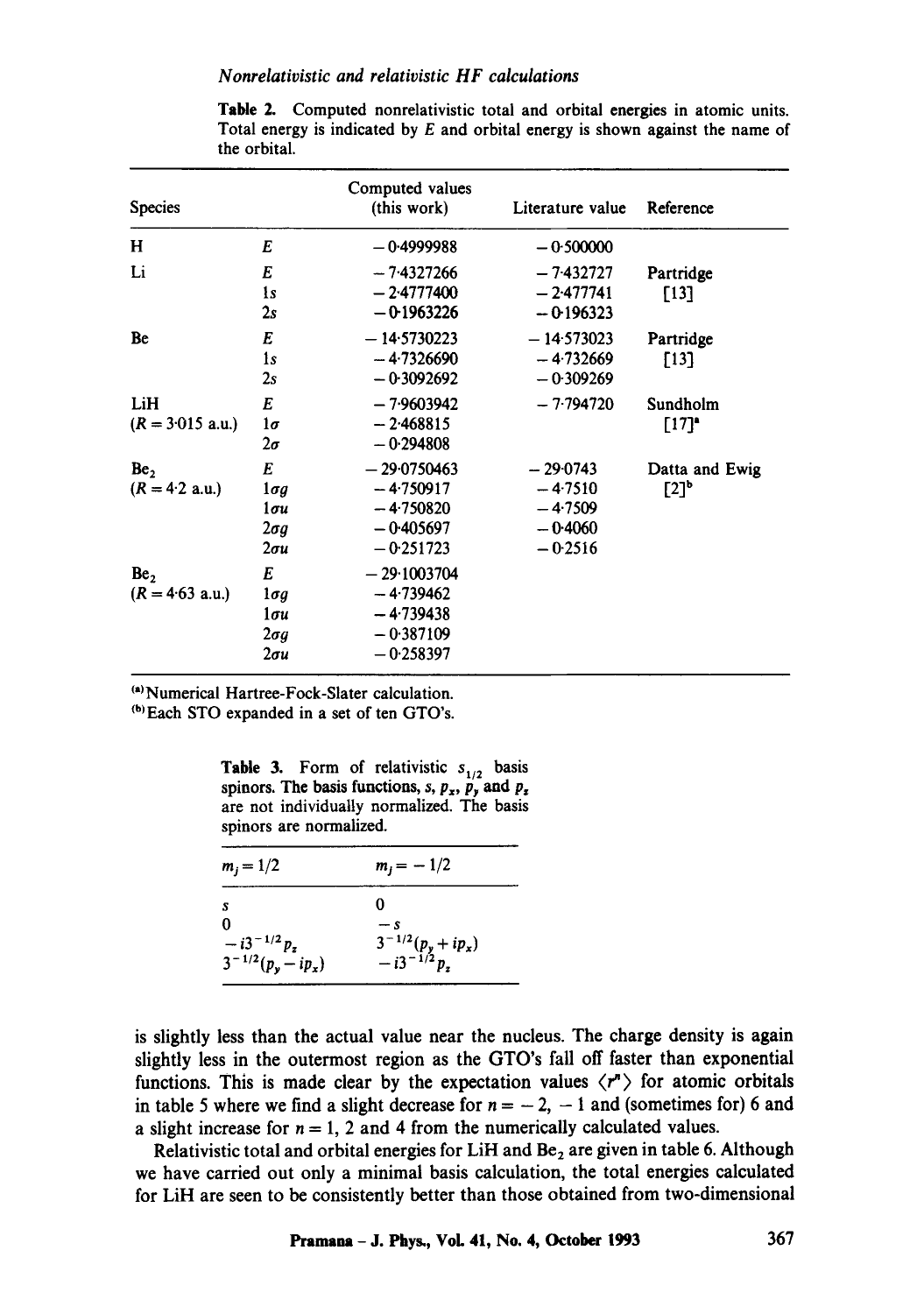#### *Sambhu N Datta*

|                            | Present work                 | Numerical calculation<br>Desclaux $[16]$ |
|----------------------------|------------------------------|------------------------------------------|
| Hydrogen                   | Virial ratio $= -100000998$  |                                          |
| $E_{rel}$                  | $-0.500005465$               | $-0.500006656$ <sup>a</sup>              |
| $E_{rel} - E_{nonrel}$     | $-0.000006655$               | $-0.000006656$ <sup>a</sup>              |
| Lithium                    | Virial ratio = $-1.00000006$ |                                          |
| $E_{rel}$                  | $-7.4335330$                 | $-7.43353$                               |
| $E_{rel} - E_{nonrel}$     | $-0.0008064$                 | $-0.00080$                               |
| $s_{1/2}$                  | $-2.478126$                  | $-2.477979$                              |
| $^{e_{2s}}$ <sub>1/2</sub> | $-0.1963400$                 | $-0.1963389$                             |
| Beryllium                  | Virial ratio = $-1.00000032$ |                                          |
| $E_{rel}$                  | $-14.5758908$                | $-14.57590$                              |
| $E_{rel} - E_{nonrel}$     | $-0.0028684$                 | $-0.00288$                               |
| $s_{1/2}$                  | $-4.734000$                  | $-4.733498$                              |
| $2s_{1/2}$                 | $-0.3093576$                 | $-0.3093221$                             |

**Table 4.** Relativistic total and orbital energies ( $E_{rel}$  and  $\varepsilon$ ) for atoms. Energy values are in atomic unit.

<sup>(a)</sup> Exact solutions.

**Table 5.** Expectation values of  $r<sup>n</sup>$  for the relativistic atomic orbitals. Numerically calculated values are also shown.

| n  |         | $-2$       | $-1$    |         | $\mathbf 2$ | 4          | 6        |
|----|---------|------------|---------|---------|-------------|------------|----------|
| H  | 1s PW   | 1.9999     | 0.99999 | 1.5000  | $3-0000$    | 22.501     | 315.17   |
|    | Num     | 2.0002     | 1.0000  | 1.5000  | 2.9999      | 22.499     | 314.98   |
| Li | 1s PW   | 14-889     | 2.6851  | 0.57311 | 0.44678     | 0.53216    | 1.2501   |
|    | Num     | 14.898     | 2.6856  | 0.57305 | 0.44670     | 0.53208    | 1.2472   |
|    | $2s$ PW | 0.43521    | 0.34537 | 3.8736  | $17 - 738$  | 565.64     | 2888300  |
|    | Num     | 0.43572    | 0.34544 | 3.8733  | $17 - 736$  | $565 - 71$ | 28949.00 |
| Be | 1s PW   | $27 - 752$ | 3.6820  | 4.1498  | 0-23293     | 0.14201    | 0.16665  |
|    | Num     | $27 - 786$ | 3.6833  | 4.1498  | 0.23286     | 0.14196    | 0.16655  |
|    | $2s$ PW | 1.0549     | 0.52246 | 2.6494  | 8.4263      | 135.17     | 36490    |
|    | Num     | 1.0571     | 0.52267 | 2.6489  | 8.4236      | 135.11     | 3649.6   |

**PW:** Present work.

Num: Numerical calculation [16].

fully numerical Hartree-Fock-Slater (HFS) and Dirac-Slater (DS) calculations [17]. The relativistic correction to total energy, defined as the difference between the calculated relativistic and nonrelativistic energies ( $E_{rel}$  and  $E_{nonrel}$ ), more or less agrees with the correction calculated by the numerical method. For  $Be_2(R = 4.2$  a.u.) we find a relativistic correction to total energy that is about  $20\%$  smaller in absolute magnitude than the correction calculated earlier with a much smaller basis set.

The molecule  $Be<sub>2</sub>$  has proved to be very difficult to be described theoretically. The experimental dissociation energy is only 0.0036 a.u. [15]. Several configurationinteraction and other sophisticated nonrelativistic treatments involving static and dynamical correlation effects have been attempted, but it has been found that the shape of the calculated energy surface drastically changes from method to method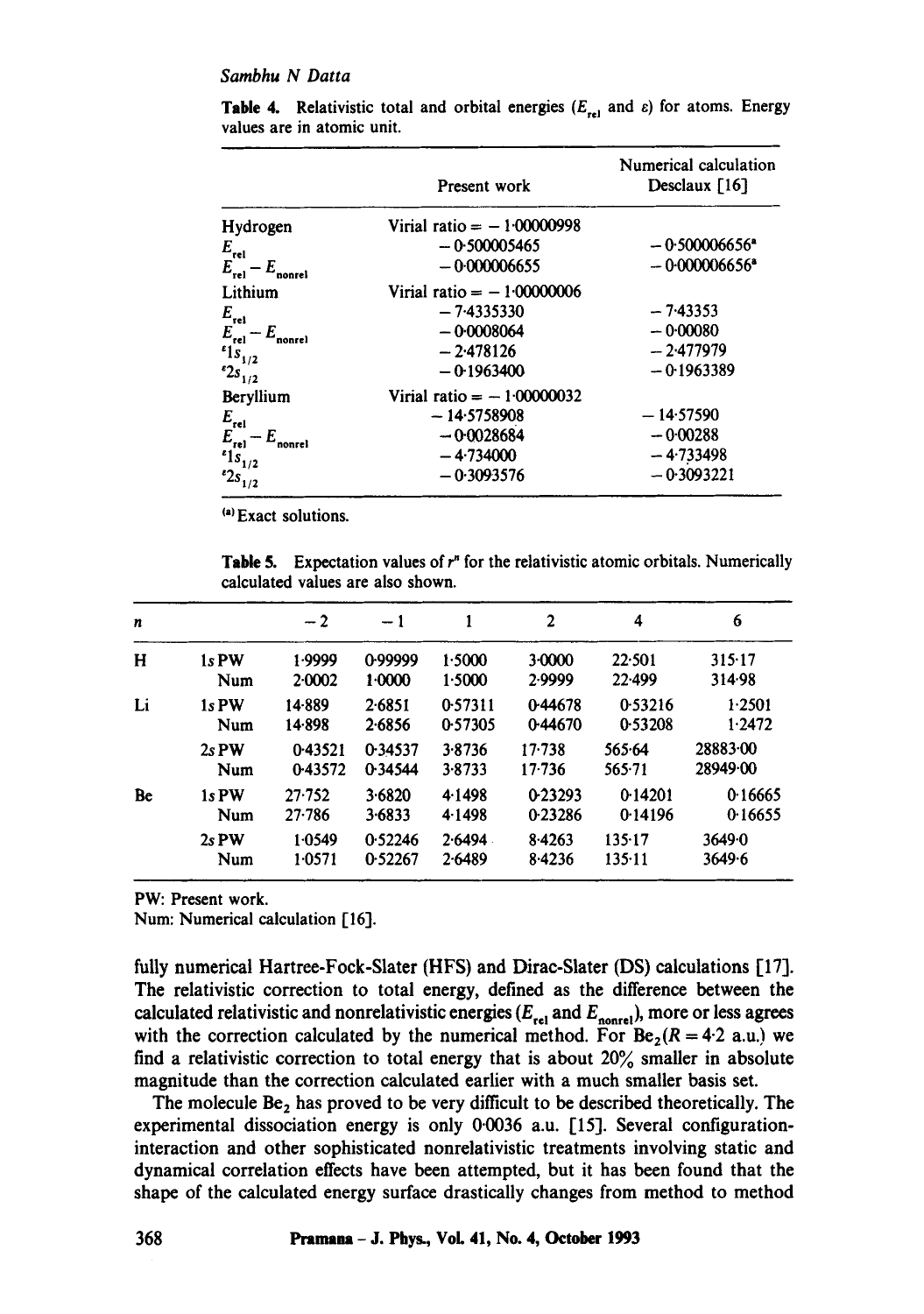## *N onrelativistic and relativistic H F calculations*

|                            | Present work  | Literature value Reference |                     |
|----------------------------|---------------|----------------------------|---------------------|
| $LiH(R = 3.015$ a.u.)      |               |                            |                     |
| $E_{rel}$                  | $-7.9612147$  | $-7.7955230$               | Sundholm            |
| $E_{rel} - E_{nonrel}$     | $-0.0008205$  | $-0.0008030$               | $[17]$ <sup>a</sup> |
| $\mathfrak{c}_{1\sigma}$   | $-2.469200$   |                            |                     |
| $\epsilon_{2\sigma}$       | $-0.294835$   |                            |                     |
| $Be_2(R = 4.2$ a.u.)       |               |                            |                     |
| $E_{rel}$                  | $-29.0808065$ | $-29.0815$                 | Datta and Ewig      |
| $E_{rel} - E_{nonrel}$     | $-0.0057602$  | $-0.0072$                  | $[2]$ <sup>b</sup>  |
| 1g1/2                      | $-4.752247$   | $-4.7523$                  |                     |
| 1u1/2                      | $-4.752151$   | $-4.7522$                  |                     |
| $^{8}2g1/2$                | $-0.405788$   | $-0.4064$                  |                     |
| 2u1/2                      | $-0.251821$   | $-0.2521$                  |                     |
| $Be_2(R = 4.63$ a.u.)      |               |                            |                     |
| $E_{\rm rel}$              | $-29.1061287$ |                            |                     |
| $E_{rel} - E_{nonrel}$     | $-0.0057583$  |                            |                     |
| 1g1/2                      | $-4.740792$   |                            |                     |
| $\frac{\epsilon_{1u1}}{2}$ | $-4.740768$   |                            |                     |
| $^{2}2g1/2$                | $-0.387195$   |                            |                     |
| 2u1/2                      | $-0.258499$   |                            |                     |

**Table 6.** Relativistic total and orbital energies ( $E_{rel}$  and  $\varepsilon$ ) for molecules in atomic unit.

<sup>(a)</sup> Numerical Hartree-Fock-Slater and Dirac-Slater calculations.

<sup>(b)</sup> Each basis function was expanded as a linear combination of ten gaussians. The Q-dependent two-electron integrals were not included in the calculation and a slightly different value of speed of light was used.

[18]. Our calculation shows that at the experimental equilibrium bond length  $(R = 4.63$  a.u.) the relativistic correction to total energy is about  $-0.0058$  a.u. (minimal basis results). The relativistic correction to binding energy is found to be  $+ 2.145 \times 10^{-5}$  a.u. only. However, for the internuclear separation of 4.2 a.u. we find that the relativistic correction to the binding energy is  $-2.334 \times 10^{-5}$  a.u. Thus in going from  $R = 4.63$  a.u. to  $R = 4.2$  a.u. relativistic correction to the binding energy changes by  $-4.5 \times 10^{-5}$  a.u. that is about 1.25% of the experimental binding energy (at  $R = 4.63$  a.u.). This change should be compared with the change in binding energy due to correlation, the latter change being only a few per cent of the experimental binding energy. This indicates that relativistic effects play a rather prominent role in determining the shape of the energy surface for this molecule, and any successful explanation of the electronic structure of  $Be<sub>2</sub>$  should be based on a relativistic theory.

## **Acknowledgement**

The author gratefully acknowledges constant help from the personnel of computer center, IIT, Bombay.

## **References**

- [1] H Taketa, S Huzinaga and K O-Ohata, *J. Phys. Soc. Jpn.* 21, 2313 (1966)
- [2] S N Datta and C S Ewig, *Chem. Phys. Lett.* **85,** 443 (1982)